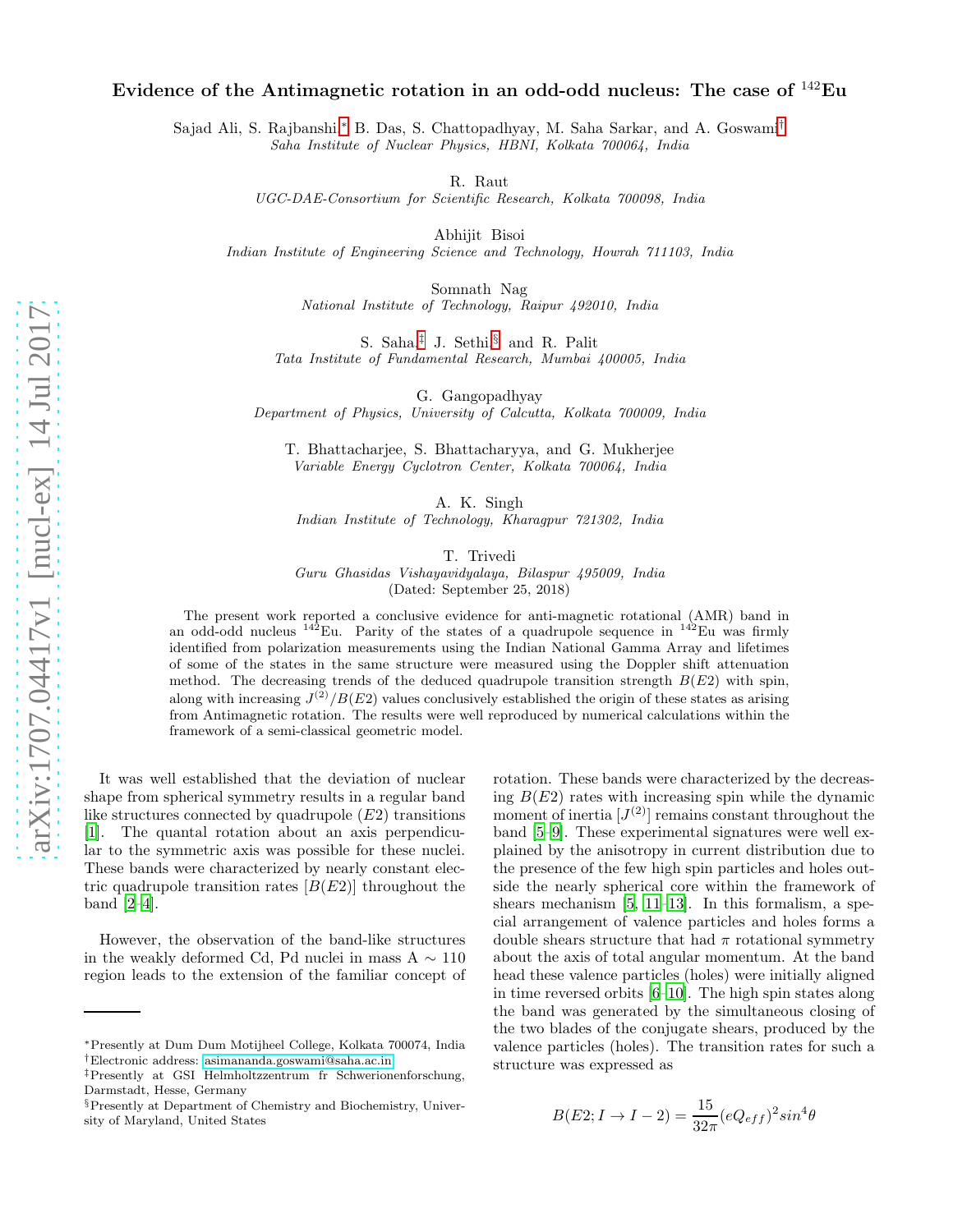where  $Q_{eff}$  is the effective quadrupole moment of the core [\[9\]](#page-5-4) and  $\theta$  is the angle between the particle and hole angular momentum vector with the total angular momentum axis. As the shears close  $B(E2)$  transition rates will show a decreasing trend with increasing spin and consequently the ratio of dynamic moment of inertia  $(J^{(2)})$ with  $B(E2)$  value rapidly increases. Since such a structure has no net transverse component of magnetic dipole moment, the M1 transition rate vanishes for these bands. Analogous to an anti-ferromagnetic substance where one half of the atomic dipole moments are aligned on one sub-lattice and the other half are aligned in the opposite direction on the other sub-lattice in a crystal structure, this phenomenon was termed as antimagnetic rotation and the resulting bands were called antimagnetic rotational (AMR) bands.

Till day, the AMR bands were observed in weakly deformed even-even and odd mass nuclei [\[6](#page-5-7)[–10\]](#page-5-8), but not in an odd-odd nucleus. It was worth noting that if the anisotropy of current distribution was the primary criterion for the existence the AMR bands in the weakly deformed nuclei, there was no reason of observing them in nearly spherical odd-odd nuclei with appropriate orbital occupancy to form the double shears structure. Recently, we had reported the observation of AMR bands in the <sup>143</sup>Eu  $[Z = 63, N = 79]$  nucleus [\[10\]](#page-5-8). This was the maiden confirmation of such structure outside the A  $\sim$ 100 region. In the present paper we reported an extension of this quest (for AMR) in the neighboring odd-odd <sup>142</sup>Eu isotope.

The  $^{142}$ Eu (Z = 63, N = 79) nucleus had one proton hole and three neutron holes with respect to the semi-magic nucleus <sup>146</sup>Gd. The three neutron holes were restricted to the  $h_{11/2}$  orbital. In the proton sector, the protons can be easily excited to the  $h_{11/2}$  orbital across the  $Z = 64$  sub-shell closure, leading to breaking of the anisotropy in current distribution. The nucleus  $142$ Eu was previously studied by the Piiparinen *et al.* [\[14\]](#page-5-9) using the  $^{110}Pd(^{37}Cl, 4n)$  reaction with the NORD-BALL Compton-suppressed multi-detector array facility. They reported a quadrupole band-like structure above the 1397-keV  $(11^+)$  state. In the present investigation, the aforementioned quadrupole band-structure was extended to higher spin and the parity of the states were reassigned from a complete spectroscopic measurement. In addition, the lifetimes of the states in the band were determined using the Doppler Shift Attenuation Method (DSAM). The band was interpreted as an AMR band in the light of the B(E2) values, extracted from the level lifetime and the theoretical calculations using the semiclassical particles-plus-rotor model (SPRM). This was the maiden observation of the AMR phenomenon in an odd-odd nucleus. It was further observed that the core contribution to the total angular momentum in this band gradually increases with increasing spin, an intriguing feature hitherto unobserved in similar structures established elsewhere [\[6](#page-5-7)[–10\]](#page-5-8).

The excited states of the nucleus of interest <sup>142</sup>Eu

were populated through the fusion evaporation reaction  ${}^{31}P({}^{116}Cd, 5n)$  at  $E_{lab} = 148$ -MeV. The  ${}^{31}P$  beam obtained from the 14UD Pelletron Linac facility at TIFR, Mumbai. The target was  $2.4 \text{ mg/cm}^2$  of  $116 \text{Cd}$ , enriched to 99%, on a 14.5 mg/cm<sup>2</sup> thick Pb backing. The residues, produced at  $\beta \sim 2\%$  of c, were stopped in the target and backing. The de-exciting  $\gamma$  rays were detected with the Indian National Gamma Array (INGA) then consisting of nineteen Compton-suppressed Clover detectors. The detectors were positioned at six different angles, four at  $90^{\circ}$  and three each at  $40^{\circ}$ ,  $65^{\circ}$ ,  $115^{\circ}$ ,  $140^{\circ}$ , and 157◦ with respect to the beam direction. A digitizer based pulse processing and data acquisition system was used to acquire time stamped list mode data. A total of  $4 \times 10^9$  two and higher fold (coincident) events were acquired during the experiment.

The time-stamped data was sorted offline using Multiparameter time-stamped based Coincidence Search (MARCOS) program developed at the TIFR, Mumbai [\[15,](#page-5-10) [16\]](#page-5-11) into several symmetric and asymmetric  $E_{\gamma}$  -  $E_{\gamma}$ matrices as well as  $E_{\gamma}$  -  $E_{\gamma}$  -  $E_{\gamma}$  cube, which were analyzed using the RADWARE and the INGASORT codes [\[17](#page-5-12)[–19\]](#page-5-13).

The partial level scheme of <sup>142</sup>Eu was proposed on the basis of coincidence relationships and intensity considerations. The multipolarities and the electromagnetic character of the observed  $\gamma$ -ray transitions for assigning the spin parity of the levels were determined



<span id="page-1-0"></span>FIG. 1: (Color online) (a) The partial level scheme of  $^{142}$ Eu obtained in the present work. The  $\gamma$  energy are given in keV and the width of the arrows are proportional to the intensities of the transitions. The energies are rounded of to the nearest keV. Asterisk mark transition are newly observed. (e) The polarization value against DCO ratio  $(R_{DCO})$  for different transitions of the observed structure in  $^{142}$ Eu, as shown in plot (a).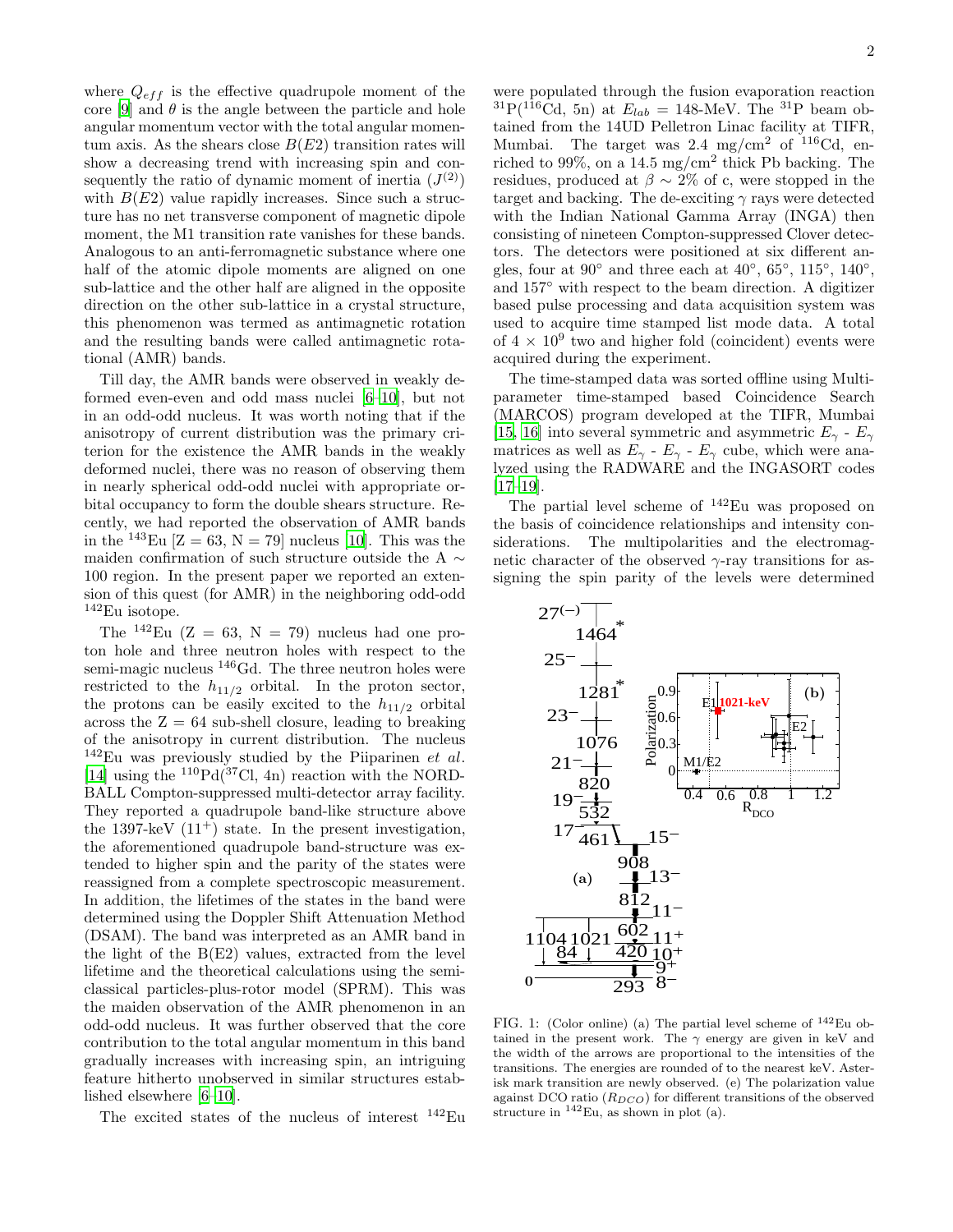from the measurements of their angular distribution, the ratio for directional correlation from oriented state (DCO ratio)[\[20\]](#page-5-14), angular distribution from oriented nuclei (ADO ratio) [\[14,](#page-5-9) [20](#page-5-14)], and linear polarization [\[20](#page-5-14), [21\]](#page-5-15). Details of the data-analysis procedures were described in Refs. [\[20,](#page-5-14) [22,](#page-5-16) [23\]](#page-5-17).

In the previous work by Piiparinen *et al.* [\[14](#page-5-9)] the 1397-keV state was found to be de-excited via the decay out 601.5, 1021.1 and 1104.5-keV  $\gamma$ -ray transitions. The spin-parity of the 1397-keV state was assigned  $11^+$ on the basis of evaluated ADO ratios of the depopulating transitions. In the present work, this assignment was re-examined and modified to 11<sup>−</sup> [Fig. [1](#page-1-0) (a)]. The justification for the same was elaborated hereafter.

We had performed the angular distribution of all the transitions de-exciting the 1397-keV state by measuring their normalized yield at different angles  $[W(\theta)]$  and fitting with the Legendre polynomial [\[20](#page-5-14), [23](#page-5-17)] as,

$$
W(\theta) = A_0[1 + a_2 P_2(cos\theta) + a_4 P_4(cos\theta)].
$$

The measured angular distribution along with the fitted curve for the three 601.5, 1021.1 and 1104.5-keV decay out transitions from the 1397-keV level were shown in Fig. [2](#page-2-0) (a) and (b). The extracted angular distribution coefficients  $a_2$  and  $a_4$  were used to determine the mixing ratio  $(\delta)$  of the transitions following the description as



<span id="page-2-0"></span>FIG. 2: (Color online) (a) The measured angular distribution along with the fitted curve (red line) for the 601.5-keV transition. The theoretical distribution of this transition for the spin sequences  $13 \rightarrow 11$  (violet line) and  $11 \rightarrow 11$  (black line) are also shown. The chi-square of angular distribution coefficients for different mixing ratio  $(\delta)$  plotted in the inset of this figure for the spin sequence 13  $\rightarrow$  11 (violet line), 12  $\rightarrow$  11 (black line) and 11  $\rightarrow$  11 (red line), respectively. (b) The experimental angular distributions along with the fitted curves for the 1021.1 and 1104.5-keV transitions. The chi-square analysis for the experimental distribution of 1021.1-keV transition assuming the spin sequence  $12 \rightarrow 11$  is shown in the inset of this figure and gives the mixing ratio  $\delta = -0.39(0.01)$ .



<span id="page-2-1"></span>FIG. 3: (Color online) Angular distribution coefficients  $a_2$  vs.  $a_4$ plot for diffrent mixing ratio  $(\delta)$  using multiple spin sequence [\[23,](#page-5-17) [24](#page-5-18)]. The black cross indicate the data point for the 601.5-keV transition.

given in Ref. [\[23](#page-5-17), [24\]](#page-5-18). The angular distribution of 1021.1 keV transition [Fig. [2](#page-2-0) (b)] exhibits a pure dipole nature with coefficients  $a_2 = -0.75(1)$  and  $a_4 = +0.07(6)$  whereas 1104.5-keV transition displays a quadrupole character with angular distribution coefficients  $a_2 = +0.42(1), a_4 =$  $+0.03(1)$ . Further, the measured values of the DCO ratio and ADO ratio for the 1021.1-keV transition were 0.55(4) and 0.53(3) respectively, indicative of a pure dipole transition contrary to the assignment in the earlier work [\[14\]](#page-5-9). The polarization value for the 1021-keV transition  $P =$  $0.68(0.32)$  [Fig. [1](#page-1-0) (b)] established it as an electric one, again at variance with the earlier result. Thus from the present measurements we propose that the 1021.1  $keV$  transition was an  $E1$  transition. This assignment requires  $\Delta I = 0$ , E1 nature for the 601.5-keV and M2 nature for the 1104.5-keV transitions. But due lack of statistics at 90 $^{\circ}$  for the 1104.5-keV ( $\Delta$  I = 2) transition, we could not determine linear polarization for the same. The characterization of the 601.5-keV transition was also crucial for upholding the 11<sup>−</sup> assignment of the 1397-keV state. The angular distribution coefficients of the 601.5 keV transition were  $a_2 = +0.37(3)$  and  $a_4 = +0.01(3)$ indicating it might be a  $\Delta I = 0$  or  $\Delta I = 2$  transition. To get a definitive conclusion, a contour of  $a_4$  vs.  $a_2$ coefficients was plotted using different spin combinations (such as  $11 \rightarrow 11$ ,  $12 \rightarrow 11$ ,  $13 \rightarrow 11$ ) for all possible values of  $\delta$  [Fig. [3\]](#page-2-1). From this contour plot it can be ascertained that the 601.5-keV transition was a  $\Delta I = 0$ , dipole transition with small quadrupole admixture  $\delta =$  $0.09(1)$ . This was compliant with the E1 nature of the 1021.1-keV transition. The polarization measurement for the 601.5-keV transition was very difficult because of the contaminant peak structure arising from the Ge(n, n' $\gamma$ ). Consequently, the 1397-keV excited state which decays through the 601.5, 1021.1 and 1104.5-keV transitions was assigned as 11−.

Above the 1397.0-keV (11<sup>−</sup>) state, we had observed the transitions of energies 811.7, 907.6, 460.6, 532.0, 820.1 and 1075.8-keV as proposed by the Piiparinen et al. [\[14\]](#page-5-9). The DCO ratio, ADO ratio and polarization for these were extracted in the present measurement and were in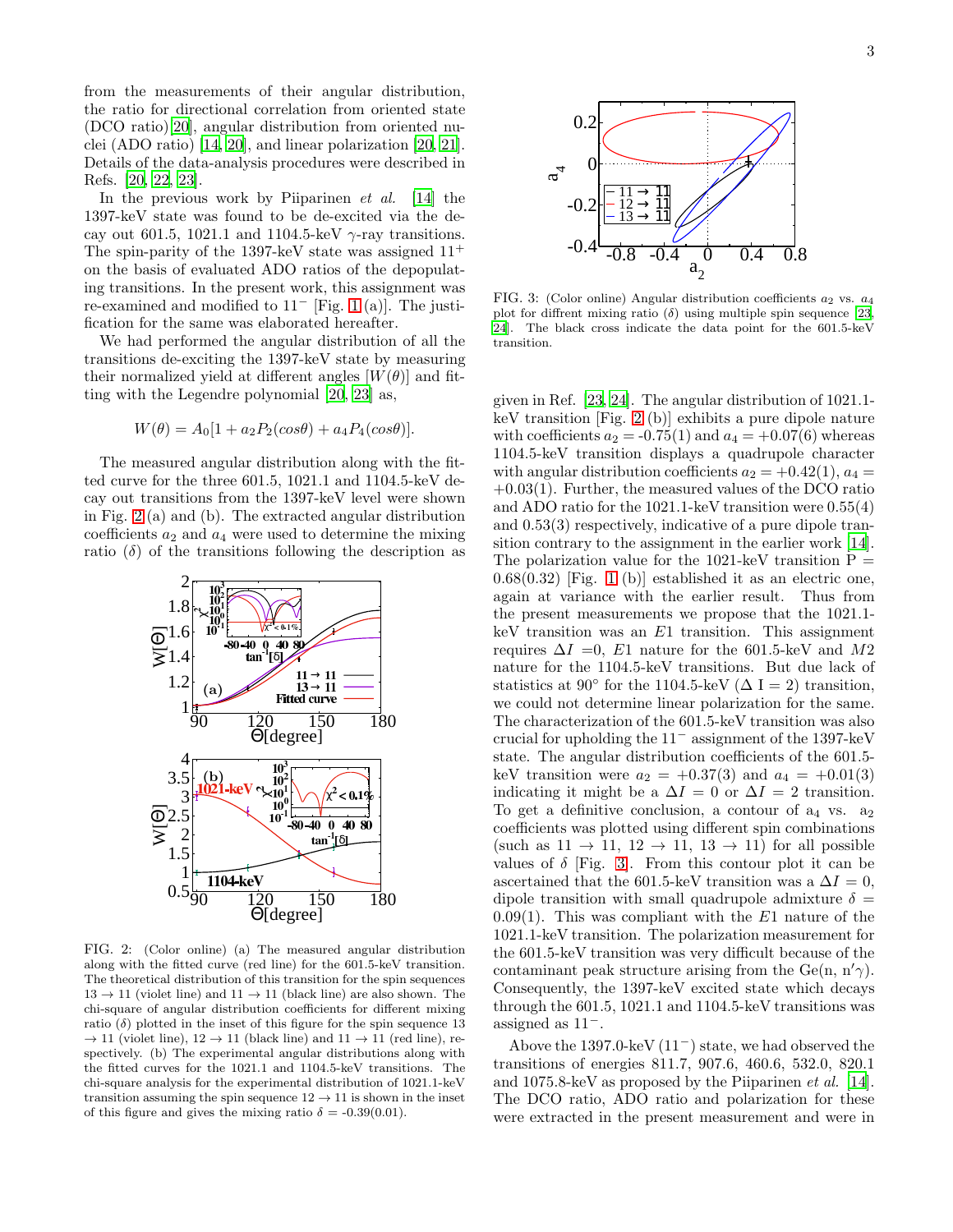agreement with their quadrupole nature assigned previously [\[14\]](#page-5-9). Two new transitions of energy 1281.0 and 1464.0-keV were also observed in the present experiment and was placed above the 23<sup>−</sup> state. The ADO ratio and polarization of the 1281.0-keV transition indicate its E2 character. For the 1464.0-keV only the ADO ratio estimation was possible and the same indicates it to be a quadrupole transition. In the absence of the polarization data, we had tentatively assign the spin parity of the state depopulating by 1464.0-keV transition as  $27<sup>(−)</sup>$ .

Doppler-broadened line shapes were observed for the three transitions depopulating  $I^{\pi} = 21^{-}$ ,  $23^{-}$  and  $25^{-}$ states of the quadrupole structure in  $^{142}$ Eu, following which the lifetime of these could be determined in the present work using the DSAM technique. The level lifetime of 8.3(12) ps for the 19<sup>−</sup> state was reported in the earlier work [\[14\]](#page-5-9) using the plunger technique, was adopted in the present study.

The lifetime analysis in the present work was carried out using the LINESHAPE code [\[25\]](#page-5-19). The stopping process of the <sup>142</sup>Eu (residual) nuclei in the targetbacking medium was simulated using Monte Carlo based approach in the code in time steps of 1.2 fs. The electronic stopping powers were calculated from the shellcorrected tabulations of Northcliffe and Schilling [\[26\]](#page-5-20) and the nuclear stopping powers from the theory of Linhard, Schraff, and Schiott [\[27\]](#page-5-21). The LINESHAPE program uses the velocity profiles of the residues to calculate the Doppler shape for a given  $\gamma$  transition. The lifetime of the corresponding state was then extracted from fitting the calculated shape to the experimental one. The process of line-shape fitting was described in detail in Refs.



<span id="page-3-0"></span>FIG. 4: (Color online) The experimental observed spectra along with the fitted line shapes for the 820.1, 1075.6 and 1281.0-keV transitions of the quadrupole band of  $^{142}$ Eu. The figures (a), (b), (c) and (d) are correspond to the shapes in  $140°$ ,  $90°$ ,  $65°$  and  $40°$ detectors. Shape at 40◦ spectra for 1281-keV merges with background. The obtained line shape of the  $\gamma$  transition, contaminant peaks and the total line shapes are represented by the blue, olive and red curves, respectively. The vertical dotted line represents the stopped peak position for each transition, whose shape is observed.



<span id="page-3-1"></span>FIG. 5: (Color online) (a)  $B(E2)$  values with spin  $[I(h)]$  (b)  $I(h)$ against rotational frequency  $(\omega)$  for the quadrupole band in <sup>142</sup>Eu. The variation of  $R$  is shown in the inset plot. The black and red line represents the theoretical SPRM calculation for unstretch and stretch condition, respectively. The parameter used for this calculation are  $V_{\pi\pi} = 0.2$  and  $V_{\pi\nu} = 1.7$ -MeV [\[10](#page-5-8)],  $j_{\pi}^1 = j_{\pi}^2 = 4.5$ [unstretch],  $j_{\nu} = 17$ , n = 8 and a = 3.78 and  $eQ_{eff} = 1.26$  eb (calculated as in Ref. [\[13](#page-5-6)]). The parameter haad the same meaning as in Refs. [\[6](#page-5-7)[–10\]](#page-5-8). The upward arrow in (a) represents the lower limit of  $B(E2)$  value for the 25<sup>-</sup> state of the quadrupole structure. The  $B(E2)$  values for the quadrupole band I in <sup>143</sup>Eu [\[10](#page-5-8)] are also shown (red squares) (see text for details).

[\[20,](#page-5-14) [22,](#page-5-16) [23\]](#page-5-17).

The experimental gated spectra at  $40^{\circ}$ ,  $65^{\circ}$ ,  $90^{\circ}$  and 140◦ were fitted simultaneously to determining the level lifetimes. The gates were set on the transitions below the band which required incorporation of the side-feeding contribution. The same was modeled with a cascade of five transitions characterized by the same moment of inertia as that of the band under consideration [\[28\]](#page-5-22). Starting from the topmost transition of the band, the members of the band were sequentially fitted. After having fitted all the transitions of the band, sequentially, a global least-squares minimization was carried out for all the transitions of the cascade simultaneously, wherein only the transition quadrupole moments and the sidefeeding quadrupole moments for each state were kept as free parameters. To find out the effect of side-feeding on the evaluated lifetimes, we varied the side-feeding intensities between two extreme values (by taking the corresponding uncertainties in intensities into account). The effect of variation in the side-feeding intensity resulted in a change in the level lifetime by less than 10% [\[20,](#page-5-14) [23\]](#page-5-17). For the estimation of lifetime of 21 state, the contribution of the observed side-feeding transitions were also taken into account.

Lineshape fit to the observed Doppler shapes for the transitions of the quadrupole band in <sup>142</sup>Eu were shown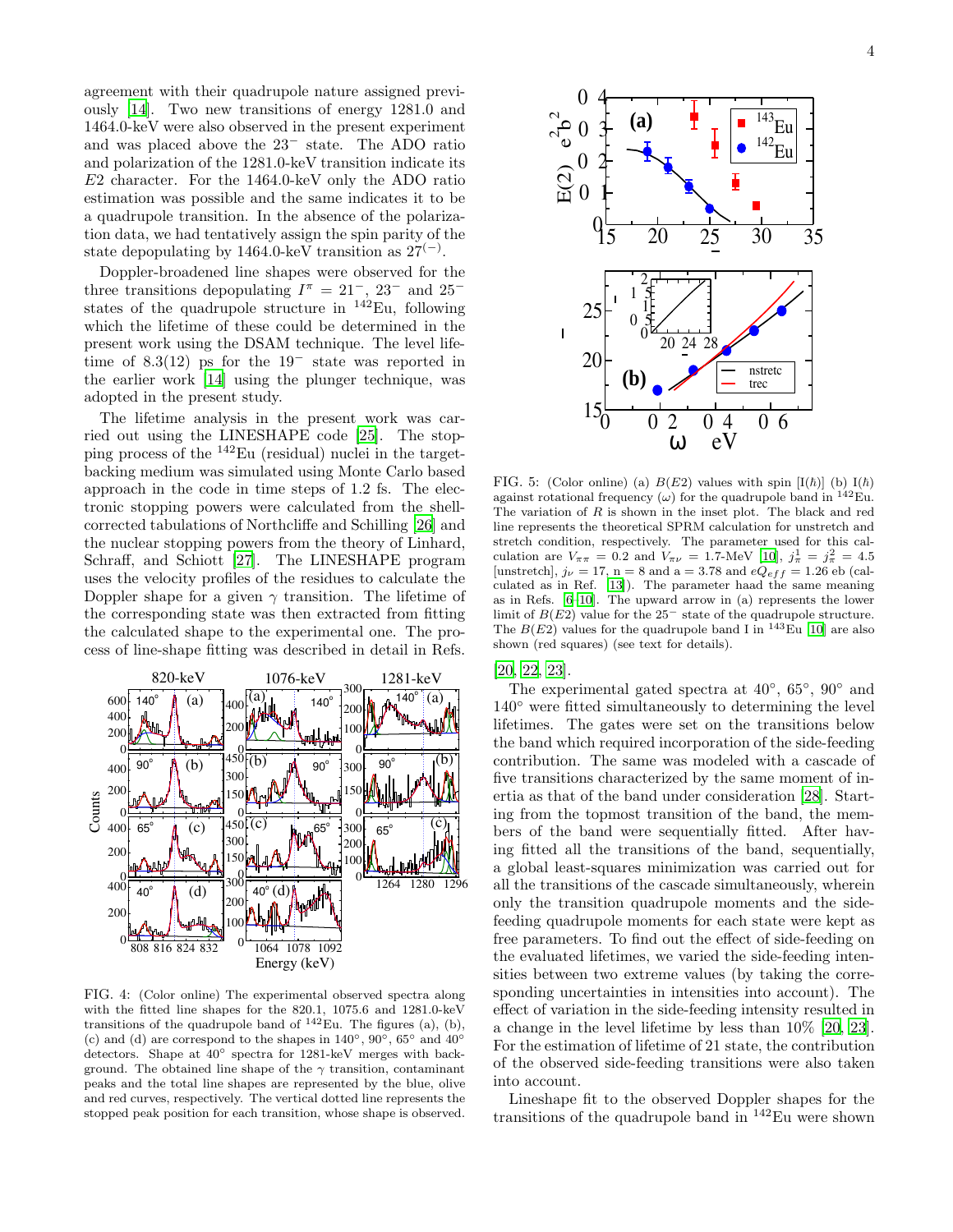| $J_i{}^{\pi}$                                | $E_{\sim}$                         | $\tau^a$           | $ {\rm ps} $                                               | B(E2)                                                                                                                                    | $J^{(2)}$                        | $J^{(2)}/B(E2)$                                                                                        |
|----------------------------------------------|------------------------------------|--------------------|------------------------------------------------------------|------------------------------------------------------------------------------------------------------------------------------------------|----------------------------------|--------------------------------------------------------------------------------------------------------|
| $[\hbar]$                                    | [keV]                              | $[\mathrm{ps}]$    |                                                            | $(e^2b^2)$                                                                                                                               | $[\hbar^2 MeV^{-1}]$             | $[\hbar^2 MeV^{-1}/e^2b^2]$                                                                            |
| $19^{-}$<br>$21^{-}$<br>$23^{-}$<br>$25^{-}$ | 532.0<br>820.1<br>1075.8<br>1281.0 | 8.30(12)<br>${<}2$ | $1.23^{+0.21}_{-0.16}$<br>$0.46^{+0.09}_{-0.07}$<br>< 0.45 | $0.23^{\mathrm {+0.03}}_{\mathrm {-0.03}}\atop{0.18^{\mathrm {+0.03}}_{\mathrm {-0.02}}}\phantom{0}$<br>$0.12^{+0.02}_{-0.02}$<br>> 0.05 | 15.40<br>16.73<br>18.98<br>20.72 | $\substack{66.95_{-8.73}^{+8.73}}{92.94_{-10.33}^{+15.49}}$<br>$158.17_{-26.36}^{+26.36}$<br>$<$ 414.7 |

<span id="page-4-0"></span>TABLE I: Measured level lifetimes, the corresponding  $B(E2)$  transition rates, dynamic moment of inertia  $J^{(2)}$  and the ratio of  $J^{(2)}/B(E2)$  values for the quadrupole transitions in <sup>142</sup>Eu.

 $a$ The level lifetimes from Ref. [\[14](#page-5-9)]

<sup>b</sup>Present measurements

in Fig. [4.](#page-3-0) The level lifetimes and the extracted  $B(E2)$ values for the quadrupole structure were tabulated in Table [I.](#page-4-0) The uncertainties in the lifetimes were determined from the nature of  $\chi^2$  in the vicinity of its minimum value. The systematic errors due to the uncertainty in the stopping power of the target/backing medium, which can be as large as 15%, were included in the quoted errors on the level lifetimes.

Variation of the quadrupole transition strengths  $B(E2)$ , as depicted in Fig. [5](#page-3-1) (b), shows a decreasing trend with increasing spin for the quadrupole structure in <sup>142</sup>Eu. [I](#page-4-0)n addition, the  $J^{(2)}/B(E2)$  values of Table I were found to be an order of magnitude larger than those for a well deformed collective rotor  $\lbrack \sim 10 \text{ MeV}^{-1}(eb)^{-2}\rbrack$  and increased with spin. This was expected for an AMR band as the  $B(E2)$  values were small and decrease with spin while  $J^{(2)}$  remains nearly constant [\[5](#page-5-3)-10]. The trends of the  $B(E2)$  values and the  $J^{(2)}/B(E2)$  ratios were the definitive experimental signatures for the AMR phenomenon. Therefore, the quadrupole structure in  $^{142}$ Eu can be interpreted as an AMR band. This was the first conclusive observation of the AMR phenomenon in an odd-odd nucleus in the entire nuclear chart.

The ground state  $(8^-)$  configuration for <sup>142</sup>Eu was  $\left[\pi(d_{5/2})\right]g_{7/2}$ <sup>-1</sup>  $\otimes \nu h_{11/2}^{-3}$  [\[14](#page-5-9)]. In the previous work on <sup>142</sup>Eu [\[14\]](#page-5-9), the low-lying states upto 797-keV  $(11<sup>+</sup>)$  were interpreted in the shell model framework with  $[\pi h_{11/2}^{+1} \otimes$  $\nu h_{11/2}^{-1}]$  configuration. The  $11^-$  state at 1397-keV was expected to had a configuration as  $[\pi g_{7/2}^{-1} \nu h_{11/2}^{-3}]$ . The antisymmetric state with three neutron holes in  $h_{11/2}$  orbital can produce a spin of 15/2 which then coupled with a proton hole in  $g_{7/2}$  orbital can produce a spin-parity of 11<sup>−</sup> with the configuration  $[\pi g_{7/2}^{-1} \nu h_{11/2}^{-3}]$ . This particular configuration will create a favorable situation for the generation of angular momentum through shears mechanism that were observed in the several neighboring nuclei with oblate deformation [\[10](#page-5-8), [20](#page-5-14), [22](#page-5-16), [29](#page-5-23), [30](#page-5-24)]. We propose a configuration of  $[\pi g_{7/2}^{-1} \nu h_{11/2}^{-3} \otimes \pi h_{11/2}^2]$  for the 17<sup>-</sup> (3578keV) state in the quadrupole band in the present work. Here the holes were rotational aligned and the particles were in the time reversed  $h_{11/2}$  orbitals which were antialigned to each other and perpendicular to the total angular momentum of the rotation-aligned holes. Thus with this configuration, a conjugate shears structure exist and higher angular momentum states may be generated due to gradual closing of the anti-aligned angular momentum vector of particles in  $h_{11/2}$  orbital, leading to an AMR band. Such alignment of the particles and holes along the deformation axis and rotation axis, respectively, requires oblate deformed nuclear shape of  $^{142}$ Eu. Such oblate deformed nuclear shape was observed for the shears bands in <sup>142</sup>Sm, <sup>141</sup>,<sup>143</sup>Eu and in <sup>142</sup>Gd [\[10,](#page-5-8) [20,](#page-5-14) [23,](#page-5-17) [29,](#page-5-23) [30\]](#page-5-24) and interpreted in the framework of shears mechanism with the principal axis cranking and by the tilted axis cranking models.

In order to explore underlying theoretical structure of the AMR band with the aforesaid configuration, a analysis was carried out using the Semi-classical Particle plus Rotor Model (SPRM model) [\[11](#page-5-5)[–13\]](#page-5-6) based on the competition between the shears mechanism and core rotation which contain the residual interaction of particle and hole. The experimental  $B(E2)$  rates and the  $I(\omega)$  values were reproduced simultaneously within the framework of the SPRM model using the configuration  $\pi g_{7/2}^{-1} \nu h_{11/2}^{-3} \otimes \pi h_{11/2}^2$  as shown in Fig. [5](#page-3-1) (a). At the band-head, the two proton particles were aligned in the time-reversed  $h_{11/2}$  orbital tha initially leads to  $j_{\pi}$  as 5.5 $\hbar$ assuming a stretched configuration of the angular momentum vectors. However, with  $j_{\pi} = 5.5\hbar, j_{\nu} = 17\hbar, V_{\pi\pi}$  $= 0.2$  and  $V_{\pi\nu} = 1.7$  ( $V_{\pi\pi}$  and  $V_{\pi\nu}$  being chosen from the systematics of this mass region [\[10\]](#page-5-8)), it was observed that the calculation could not self-consistently reproduce both the  $I(\omega)$  and  $B(E2)$  values as shown in Fig. [5](#page-3-1) (b) (represented by solid red line). Thus the same were repeated with the proton blades in an unstretched configuration with  $j_{\pi} = 4.5\hbar$  that well reproduced the experimental results  $(I(\omega)$  and  $B(E2)$  values) simultaneously (Figs. [5](#page-3-1) (a) and (b)). Such unstretched configurations were also assumed in semi-classical calculations for other nuclei in this mass region [\[10](#page-5-8), [20,](#page-5-14) [22](#page-5-16), [23,](#page-5-17) [29,](#page-5-23) [30](#page-5-24)]. Therefore, the theoretical calculations within the the SPRM model upholds the interpretation of the band in the odd-odd <sup>142</sup>Eu nucleus resulting from the AMR phenomenon. This was